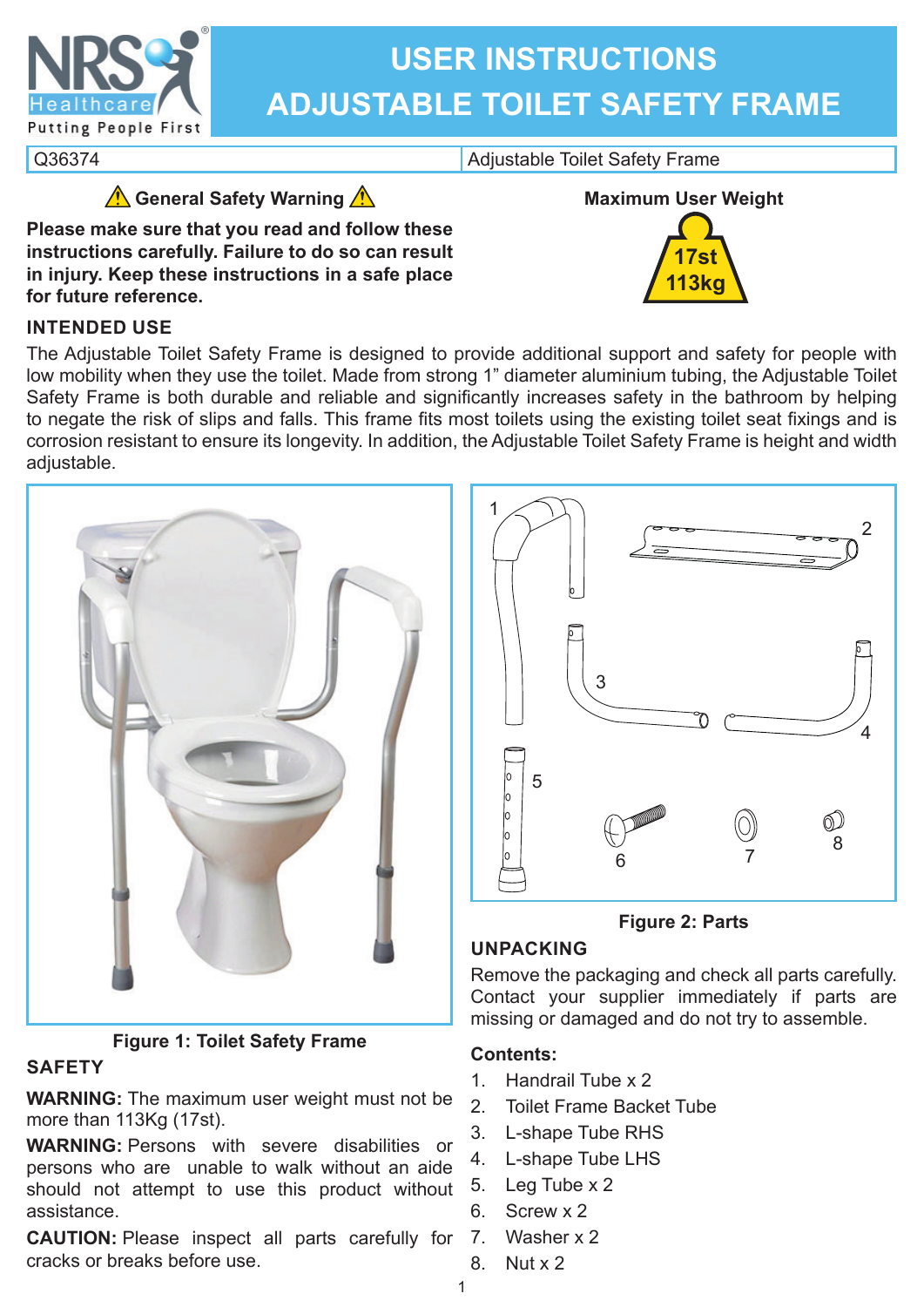# **ASSEMBLY/INSTALLATION**

#### **1. Attach the Toilet Frame Bracket Tube:**



Remove the toilet seat and lid.

Make sure the toilet, seat, lid and fixings are clean and free of obstructions before fitting.

Place the toilet frame bracket tube (2) on the rim of the toilet and line up the holes.

**Note:** Make sure the bracket tubing is located at the back as shown.

Position the toilet seat and lid over the bracket and line up the holes

Fix the toilet seat, lid and frame bracket tube using the existing toilet seat fixings.

## **2. Fit the L-shape Tubes to the Handrail Tubes:**



**Note:** The L-shape tubes are specific to the left and right hand side of the product.

Insert the L-shape connecting tubes (3 & 4) into the handrail tubes (1).

Secure the tubes using the screws (6), washers (7) and nuts (8).

**Note:** Make sure the fixings are fully tightened before use.

#### **3. Insert the Leg Tubes into the Handrail Tubes:**



Press and hold the button clip on the handrail tube, then slide the leg tube (5) onto the handrail tube (1) until the button clip clicks into place.

**Note:** Make sure that the button clip has fully engaged the hole.

#### **4. Adjust the Leg Height**

The leg tubes must be adjusted to suit the height of your toilet.



Press and hold the handrail button clip and slide the leg to the desired position until the button clip clicks into place.

**Note:** Make sure that the button clips have fully engaged the holes.

**Note:** Make sure that both legs are set at equal height and in contact with the floor.